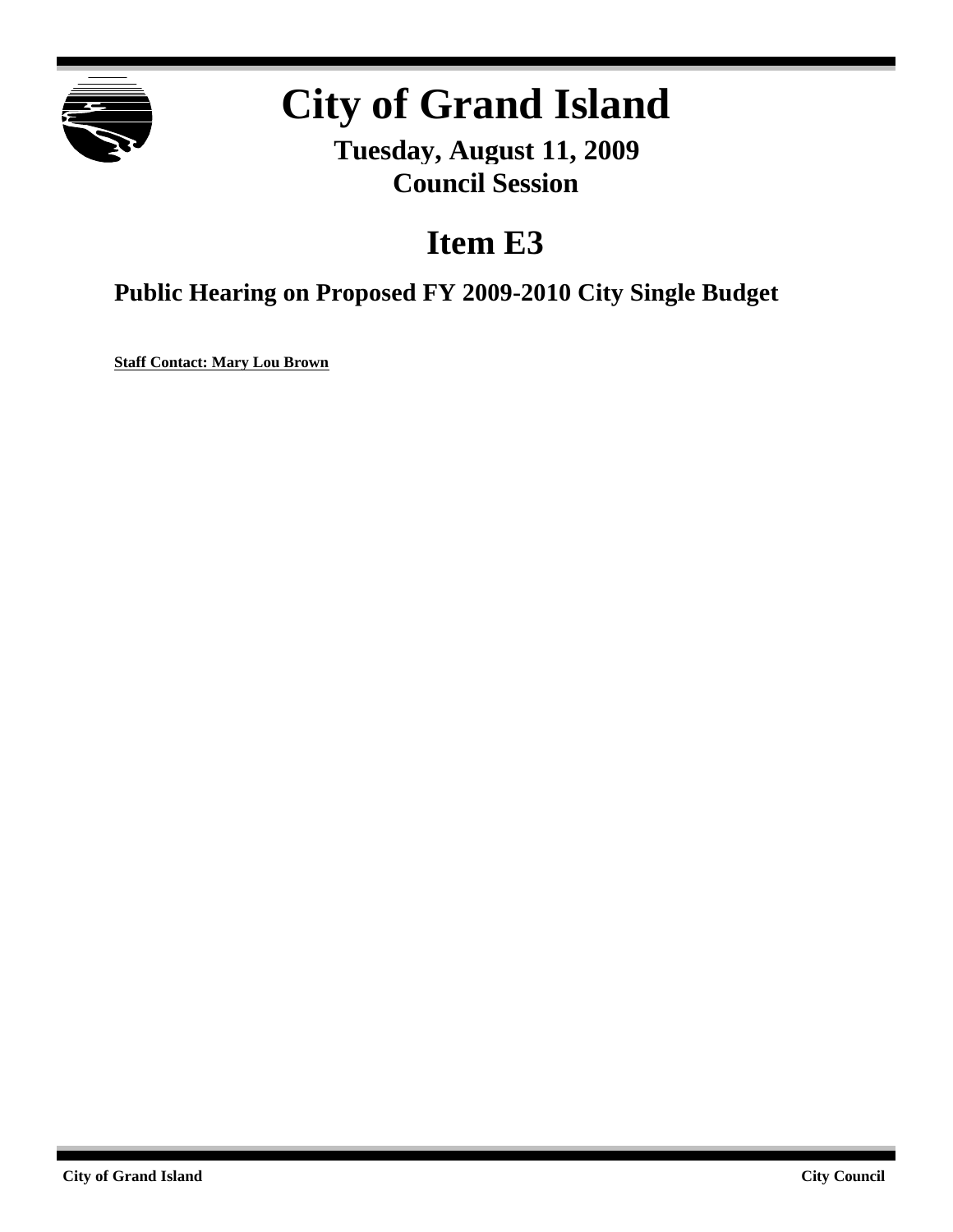## **Council Agenda Memo**

| From:                | Mary Lou Brown, Finance Director                   |
|----------------------|----------------------------------------------------|
| <b>Meeting:</b>      | August 11, 2008                                    |
| Subject:             | Public Hearing for FY 2009-2010 Single City Budget |
| Item $#$ 's:         | $E-3$                                              |
| <b>Presenter(s):</b> | Mary Lou Brown, Finance Director                   |

#### **Background**

The budget process for the City of Grand Island begins in April with internal budget compilation and culminates with the submittal of the final budget to the State Auditor in September. Following are accomplishments that have occurred:

- Departments reviewed their current budgets and submitted 2009-2010 budget requests.
- Outside Agencies were contacted to submit their budget requests for next year.
- Requests were reviewed with each department by City Administration.
- 2009-2010 preliminary budget was adjusted to promote efficiencies and effectiveness.
- Individual Board review and approval took place for CRA and Solid Waste Agency.
- On June  $16<sup>th</sup>$ , the City Council conducted a Study Session to review the proposed FTE requests, funding of Outside Agencies and Fee Schedule changes. These were approved on June  $23^{\text{rd}}$ .
- $\bullet$  On July 14<sup>th</sup>, the City Council conducted a public hearing and approved the Solid Waste Agency Budget.

### **Discussion**

At the August  $11<sup>th</sup>$  council meeting, the City Council is asked to conduct a public hearing on the proposed budget to allow for public input. The public hearing will be followed up by a Special Budget meeting on August  $18<sup>th</sup>$  and 19th and additionally August  $20<sup>th</sup>$ , if needed, where council will be able to ask questions and respond to information concerning the proposed budget and public input. At the August  $18<sup>th</sup>$  meeting, the Council will be asked to make determination on the budget or set further meetings to move toward determination.